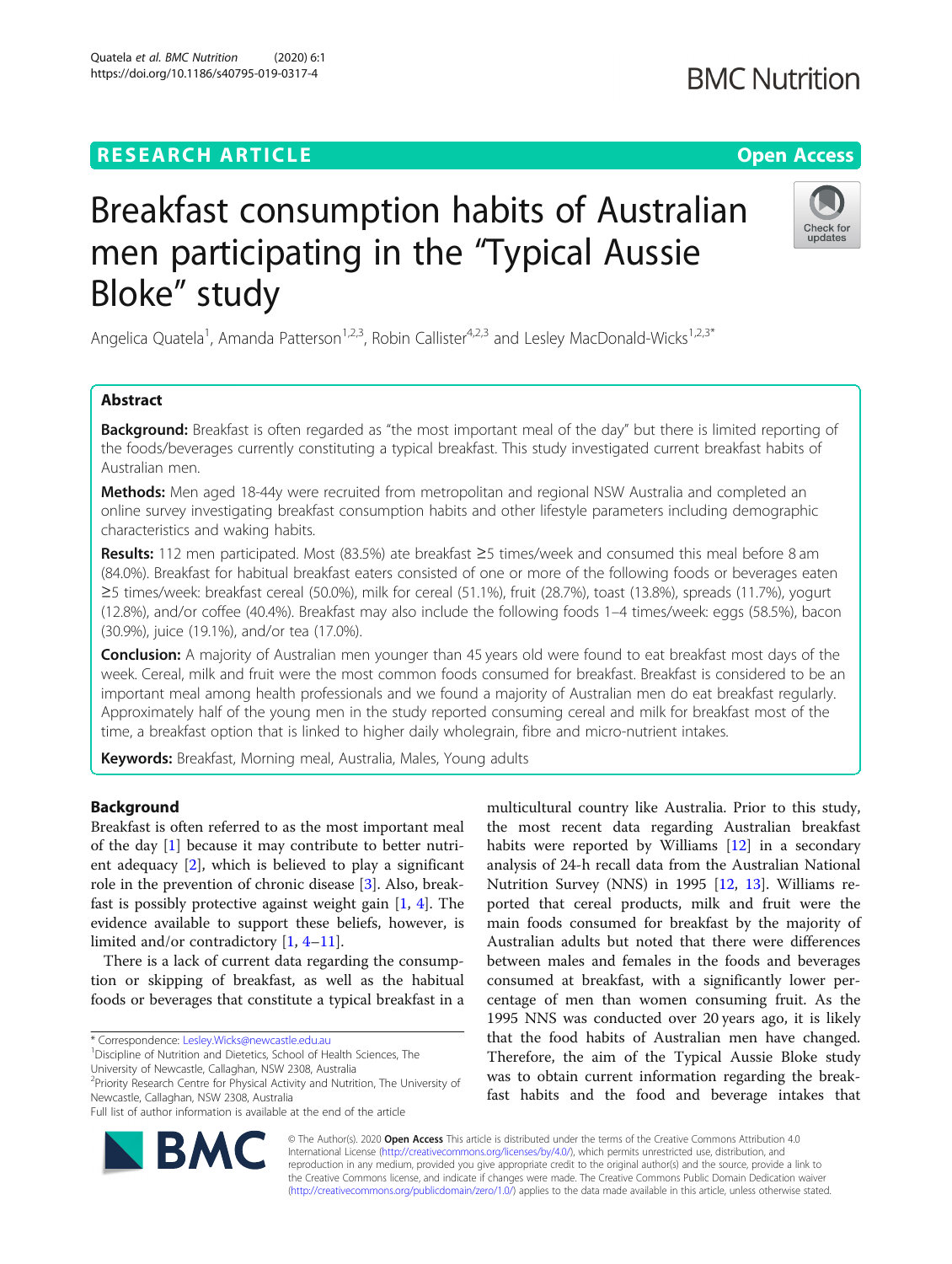constitute a breakfast meal among a sample of < 45 y Australian men. Furthermore, the literature reported lack of evidence base regarding reasons for consuming breakfasts and timing of its consumptions. Therefore, his study adds to the current literature by examining the reasons for consuming or skipping breakfast and the timing of breakfast consumption.

# **Methods**

# Study design

Men aged 18-44y were recruited from metropolitan (Newcastle) and regional (Tamworth) areas in NSW Australia for a multicentre cross sectional study. The project was advertised using conventional (e.g., radio, television, magazines) and social (e.g.; university blogs, university Facebook) media, recruitment fliers and in person recruitment in key community locations (e.g., Callaghan campus, Tamworth Education centre, Hunter Medical Research Centre, gyms). Participants completed an online survey and underwent a measurement session in the laboratory at the University of Newcastle's Callaghan Campus or Tamworth Education Centre. Participants provided implied consent for the online survey and written consent for the laboratory measurement session. The protocol was approved by the University of Newcastle's Human Research Ethics Committee (H-2015-0199) and data were collected from September to December 2015.

# Inclusion and exclusion criteria

Participants were included if they were male and aged 18 to 44 years. The exclusion criteria were: being unable to attend a laboratory measurement session, having had cosmetic surgery that would change the shape of the body, having or being treated for a thyroid condition or insulin dependent diabetes, or claustrophobia. Participants were screened for eligibility by the first eight questions of the online survey.

#### Survey

The online survey (Survey Monkey Inc., San Mateo, CA, USA) consisted of 56 questions. Following the screening questions, eligible participants were directed to the remaining 48 questions which investigated parameters such as demographic characteristics, breakfast consumption habits and waking habits.

Standard demographic and dietary questions were used where possible and most were consistent with questions from the Australian Longitudinal Study of Women's Health (ALSWH) [[14\]](#page-8-0) or Australian Bureau of Statistics [[15](#page-8-0)] surveys. The question assessing habitual breakfast consumption was from the 1995 NNS [\[13](#page-8-0)] and details of the question can be found in Additional file [1](#page-7-0) [[13\]](#page-8-0). Participants were defined as Habitual Breakfast

Eaters (HBE) if they consumed breakfast 5 or more times during the week, Occasional Breakfast Eaters (OBE) if they consumed breakfast 3–4 times a week or Habitual Breakfast Skippers (HBS) if they consumed breakfast 1–2 times a week or rarely/never. Habitual food and beverage intake for breakfast was defined as an intake of these items ≥5 times per week. This definition was used to identify the foods/beverages that comprised a typical breakfast for this cohort. Questions regarding reasons for consuming or not consuming breakfast were taken from Reeves et al.  $[16]$  $[16]$ . The questions can be found in Additional file [1.](#page-7-0)

Questions investigating the timing of waking, the timing of consumption of the first meal of the day, and the types of food and beverages consumed for breakfast were specifically developed for this study and were pilottested among staff at the University of Newcastle. The questions are described in Additional file [1.](#page-7-0)

The questions investigating foods and beverages consumed at breakfast were provided in the form of a short food frequency questionnaire (FFQ) and the questions are described in Additional file [1](#page-7-0).

Only participants who reported consuming breakfast at least 1–2 times per week were asked to complete the questions about the types of food and beverages consumed, and reasons for consuming breakfast.

# **Statistics**

Statistics were performed using Stata 13.1 (StataCorp LLC, College Station, Texas, USA). Descriptive statistics, such as means and distributions were calculated, and inferential statistics, including Chi Square or Fishers Exact tests, one way ANOVA or independent t test, were used to compare HBE versus OBE versus HBS, and for HBE consuming this meal early (EBE) versus late (LBE).

#### Results

### Demographic characteristics

Data were obtained from 112 men, 87 subjects were from Newcastle and 25 from Tamworth. The majority of participants were born in Australia (87.5%) and only one (0.9%) was of Aboriginal or Torres Strait islander descent. A majority of participants were married or in a de facto relationship (51.7%) and had a university qualification (56.3%). Most (55.3%) were in full time employment, 25% were studying, and only a few men (2.7%) were on home duties or unemployed. The distribution of income was wide with slightly more (55.4%) in the lower income brackets (ranging from ≤AUS\$25,000 to < AUS\$99,000 per annum). Most lived with one or more other people (88.4%) and did not have any dependent children (70.5%). The majority of the participants were employed as professionals, paraprofessionals, managers or administrators, administrative assistants, sales or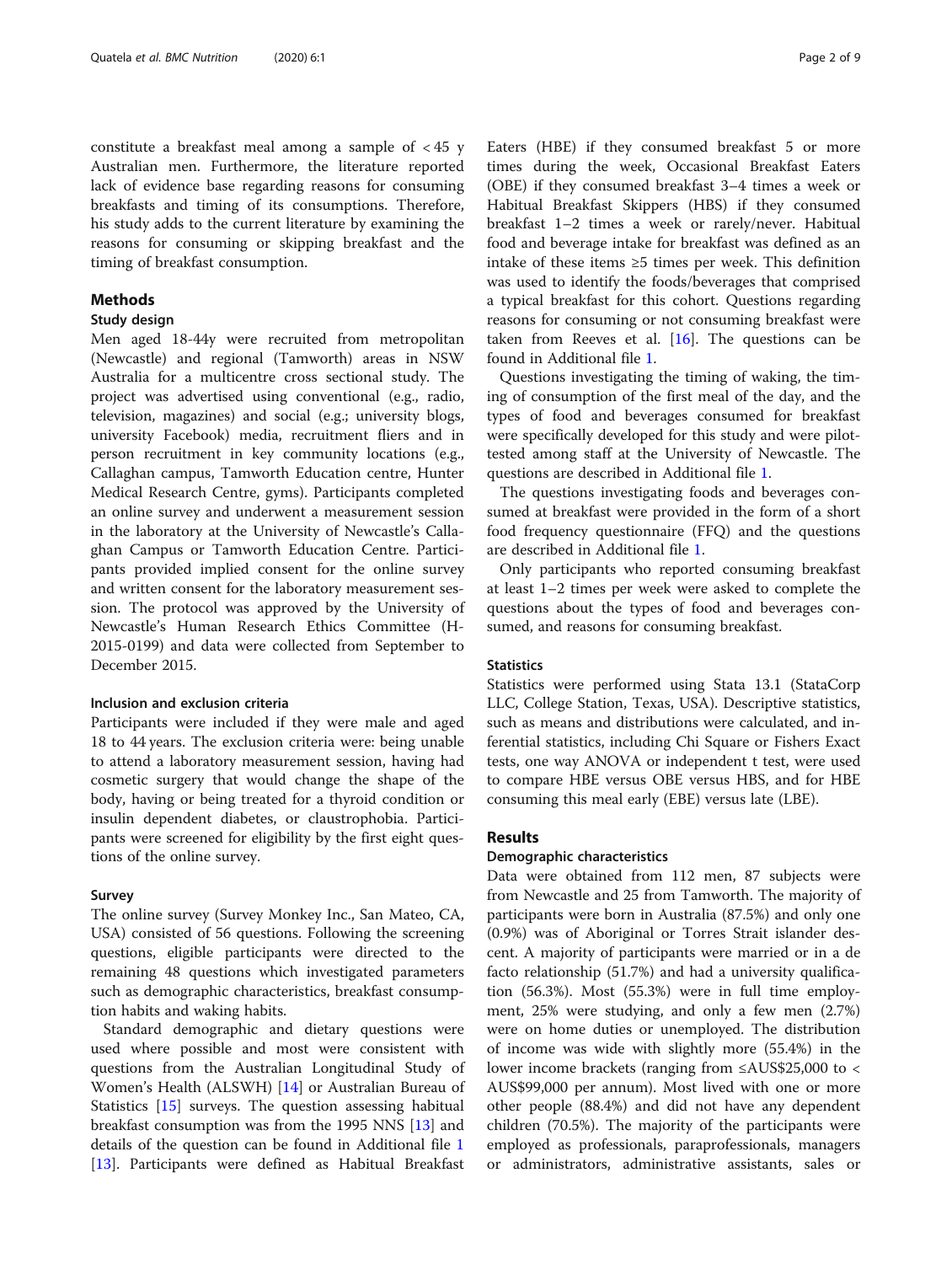personal service workers (88.4%); only a minority worked in trades or as manual workers, machine operators or drivers (9.8%).

# Comparison of breakfast consumption patterns

The majority of men were HBE (83.9%,  $n = 94$ ) consuming breakfast ≥5 times a week. Only a small proportion of participants were HBS  $(9.3\%, n = 10)$  consuming breakfast either never, rarely or 1–2 times per week. The other participants were OBE (7.8%,  $n = 7$ ) who consumed breakfast 3–4 times a week; one person did not report his frequency of breakfast consumption.

Table [1](#page-3-0) describes the characteristics of HBE  $(n = 94)$ , OBE  $(n = 7)$  and HBS  $(n = 10)$ . These three groups were similar across all demographic characteristics except level of education. HBE were significantly more likely to have tertiary qualifications (62.8%), while a higher percentage of OBE (71.4%) and HBS (80.0%) had only secondary school qualifications ( $p = 0.010$ ).

# Breakfast patterns among habitual breakfast eaters

Table [2](#page-4-0) shows the habitual and less frequent breakfast eating patterns amongst HBE. Coffee was the beverage most habitually consumed by these men (40.4%). Breakfast cereal (50%) with milk was the food option consumed most regularly. The most popular types of breakfast cereals consumed were: muesli (16.8%); cereals like Weet Bix, Vita Brits, Weeties (15.9%); and porridge (12.1%). Fruits were consumed regularly by 28.6% of the study participants. Toast (13.8%), spreads (11.7%), yoghurt (12.8%) and eggs (11.7%) were consumed regularly by smaller proportions of the study sample. With regards to the combination of foods, the highest frequency of consumption was breakfast cereal with milk and fruit (11.7%).

# Less frequent breakfast patterns among habitual breakfast eaters

The most frequent foods and/or beverages consumed 1 to 4 times a week by HBE were eggs (58.5%), breakfast cereal (34.4%) and toast (47.9%). Butter or margarine was consumed by 41.5% and spreads by 36.2%, and bacon and fruits were each consumed by 30.9% of HBE. With regards to beverages, juice (19.1%) was the most popular drink, with coffee (18.1%) the second most popular beverage consumed 1 to 4 times a week. With regards to combinations of foods consumed < 5 times a week, popular combinations were: eggs and toast (36.2%) and bacon and eggs (26.6%). A less frequent combination was breakfast cereal with yoghurt (14.9%).

# Other foods and beverages consumed for breakfast by habitual breakfast eaters

Six men reported consuming shakes (e.g., protein shakes, green infusions, meal shakes or unspecified type). Four participants reported consuming servings of meat (ham, steak or chicken) and six men reported consuming vegetables (such as mushroom, zucchini, spinach, carrots, capsicum, celery or onion). Five participants reported consuming almond or coconut milk and six reported consuming either oats or nuts. Two men reported consuming cheese and two reported consuming English muffins. The number of times these foods/beverages were consumed in a usual week and whether this reached habitual consumption is unknown.

# Early vs late breakfast consumption and the relationship with waking habits

The majority of participants reported waking between 5.01 and 8.00 am during the week (all participants: 86.6%; HBE: 77.6%) and between 6.01 and 9.00 am during the weekend (all participants: 78.6%; HBE: 79.8%). Most HBE consumed the first meal of the day between 6.01 and 8.00 am (76.6%) during the week and 7.01 and 9.00 am on weekends (65.9%). Most HBE consumed the first meal of the day early during the week (84.0%) compared to the weekend (54.6%). Also, most HBE consumed their first meal of the day within two hours of waking during the week (86.2%) and the weekend (87.2%); only a small proportion consumed this meal between two and five hours after waking during the week (13.8%) or on the weekend (12.8%).

Table [3](#page-5-0) compares the characteristics of HBE who consume the first meal of the day Early ( $n = 79$ ) vs Late ( $n =$ 15) during the week. These two groups differed significantly with regards to age, marriage, income, and number of dependent children. EBE were significantly older  $(p = 0.0124)$  and more likely to be married (59.4%;  $p =$ 0.023) compared with LBE. A significantly higher percentage of EBE (69.8%) had a full-time job and earned  $\geq$ AUD50K (69.7%) compared with LBE who were more likely to have a part time job  $(40.0\%; p = 0.01)$  and earn less ≤ AUD49,999 (60.0%;  $p = 0.043$ ). A higher percentage of EBE (35.6%) had one or more dependent children compared with LBE (6.7%,  $p = 0.032$ ), however, in both groups the majority of men had no dependent children.

#### Reasons for consuming or not consuming breakfast

Reasons for consuming breakfast were provided by participants ( $n = 107$ ) who reported consuming breakfast ≥1–2 times per week. The most common responses to the question investigating reasons for consuming breakfasts were: 'I am hungry' (30.8% (33)), 'It is what I always do' (24.3% (26)), 'It gives me energy' (19.7% [\[17](#page-8-0)]) or 'It helps prevent me from getting hungry before lunch time' (13.1% [\[14](#page-8-0)]). Fewer participants replied with the following: 'I enjoy it' (7.5% [\[8](#page-8-0)]), 'Eating breakfast makes it easier to control my weight' (1.9% [[2](#page-8-0)]), 'It helps me to wake up' (0.9% [[1](#page-8-0)]) or 'Other reasons' (2.8% [\[3](#page-8-0)]). None of the participants replied 'I want to lose weight' as a reason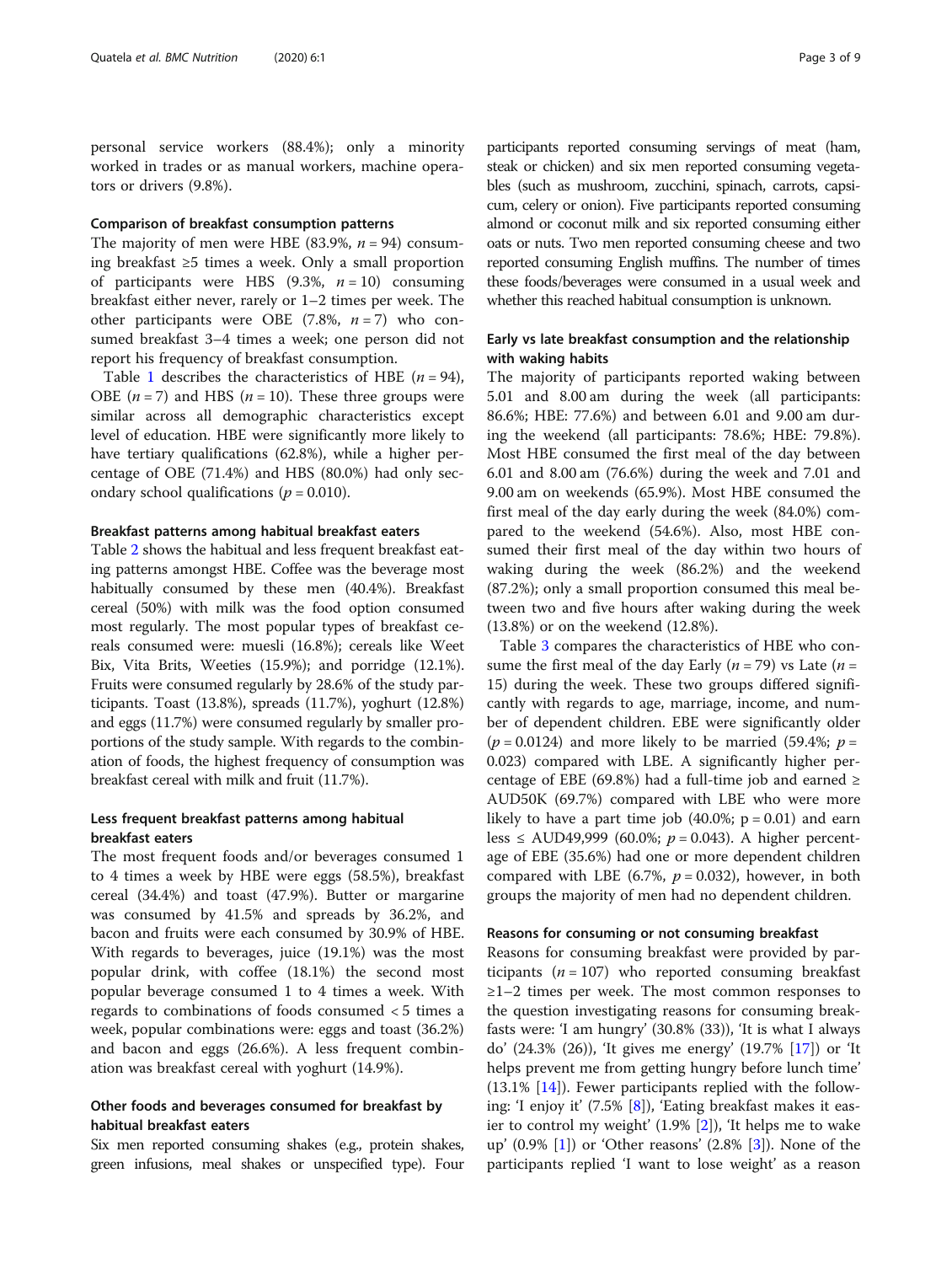# <span id="page-3-0"></span>Table 1 Demographic characteristics of participants of the Typical Aussie Bloke study categorised by habitual breakfast eating patterns

|                                                                                                                          | Habitual Breakfast<br>Eaters (HBE) $(n = 94)$ | Occasional Breakfast<br>Eaters (OBE) $(n = 7)$ | Habitual Breakfast Skippers<br>(HBS) $(n = 10)$ | $P$ value |
|--------------------------------------------------------------------------------------------------------------------------|-----------------------------------------------|------------------------------------------------|-------------------------------------------------|-----------|
| % (n)                                                                                                                    | 83.9% (94)                                    | 6.3% [7]                                       | 8.9% [10]                                       |           |
| Age $y$ (mean $\pm$ SD)                                                                                                  | $30 \pm 7$                                    | $25 \pm 5$                                     | $31 \pm 6$                                      | 0.19      |
| $^a$ Height (mean $\pm$ SD)                                                                                              | $179.8 \pm 6.6$                               | $177.0 \pm 5.0$                                | $180.5 \pm 5.3$                                 | 0.48      |
| <sup>a</sup> Weight (mean $\pm$ SD)                                                                                      | $82.5 \pm 14.7$                               | $80 \pm 14.4$                                  | $84.2 \pm 11.7$                                 | 0.84      |
| $BMI$ (mean $\pm$ SD)                                                                                                    | $25.5 \pm 4.2$                                | $25.5 \pm 3.8$                                 | $26.0 \pm 4.3$                                  | 0.95      |
| Country of birth                                                                                                         |                                               |                                                |                                                 |           |
| Australia                                                                                                                | 86.2%                                         | 100.0%                                         | 100.0%                                          |           |
| <sup>b</sup> Other countries                                                                                             | 13.8                                          | $\mathbf 0$                                    | $\mathbf 0$                                     | 0.47      |
| ATSI descent                                                                                                             |                                               |                                                |                                                 |           |
| Yes                                                                                                                      | $0\%$ <sup>*</sup>                            | 0%                                             | 10.0%                                           |           |
| No                                                                                                                       | 98.9                                          | 100.0                                          | 90.0                                            | 0.16      |
| Marital status                                                                                                           |                                               |                                                |                                                 |           |
| <sup>c</sup> Single                                                                                                      | 44.7%                                         | 42.9%                                          | 70.0%                                           |           |
| Married or de facto relationship                                                                                         | 54.3                                          | 57.1                                           | 30.0                                            | 0.35      |
| Education                                                                                                                |                                               |                                                |                                                 |           |
| <sup>d</sup> High school or trade                                                                                        | 36.2%                                         | 71.4%                                          | 80.0%                                           |           |
| <sup>e</sup> University or higher degree                                                                                 | 62.8                                          | 28.6                                           | 20.0                                            | 0.010     |
| Employment status                                                                                                        |                                               |                                                |                                                 |           |
| Full time paid work                                                                                                      | 53.2%                                         | 57.1%                                          | 80.0%                                           |           |
| Part time paid work or casual paid work                                                                                  | 18.1                                          | 14.3                                           | $\mathbf 0$                                     |           |
| Studying                                                                                                                 | 25.5                                          | 28.6                                           | 20.0                                            |           |
| Home duties or Unemployed                                                                                                | 3.2                                           | $\mathsf{O}\xspace$                            | $\mathbf 0$                                     | 0.77      |
| Annual household gross income                                                                                            |                                               |                                                |                                                 |           |
| ≤ AUS\$25,000 to 49,999                                                                                                  | 31.9%                                         | 14.3%                                          | 20.0%                                           |           |
| ≥ AUS\$50,000 to 99,999                                                                                                  | $21.3$ <sup>*</sup>                           | 57.1                                           | 50.0                                            |           |
| ≥ AUS\$100,000 to 149,999                                                                                                | $21.3$ <sup>*</sup>                           | 14.3                                           | 20.0                                            |           |
| ≥ AUS\$150,000                                                                                                           | $20.2^*$                                      | 14.3                                           | 10.0                                            | 0.39      |
| People living in the household                                                                                           |                                               |                                                |                                                 |           |
| Living alone                                                                                                             | 7.5%                                          | 14.3%                                          | 20.0%                                           |           |
| <sup>f</sup> Living with other people                                                                                    | $90.4$ <sup>*</sup>                           | 85.7                                           | 80.0                                            | 0.23      |
| Dependent children                                                                                                       |                                               |                                                |                                                 |           |
| None                                                                                                                     | 69.2                                          | 100.0                                          | 70.0                                            |           |
| One or more                                                                                                              | 30.9                                          | 0                                              | 30.0                                            | 0.26      |
| Past/present or Future Occupation                                                                                        |                                               |                                                |                                                 |           |
| Trades, manual workers, machine operators or drivers                                                                     | 8.5%                                          | 0%                                             | 30.0%                                           |           |
| Professional, Paraprofessional, managers or administrator,<br>administrative assistant, sales or personal service worker | 90.4                                          | 100.0                                          | 70.0                                            |           |
| Never had a paid job                                                                                                     | 1.1                                           | $\mathbf 0$                                    | $\mathbf 0$                                     | 0.24      |

\*The total number of subjects for this variable do not add up to 100% due to missing data reported (such as replied: 'prefer not to answer' or 'don't know' Or don't know/Varies' or 'don't know or would rather not say')

Please also note: one participant was excluded from the data displayed in this table because it was not possible to classify his breakfast consumption habits as he answered 'do not know/varies' to the Breakfast Consumption Habits question

HBE Habitual Breakfast Eaters who reported consuming breakfast 5 or more times per week OBE Occasional Breakfast Eaters who reported consuming breakfast 3 to 4 times per week

HBS Habitual Breakfast Skippers who reported consuming breakfast 'rarely or never' or 1 to 2 times per week'

<sup>a</sup>Height, weight and BMI were measured in the lab session

b<br><sup>b</sup>Others country: New Zealand, Italy, Germany, United Kingdom, Netherlands, America, Canada, Bangladesh or South Korea or unknown

<sup>c</sup>Single includes: separated, divorced, widowed or never married<br><sup>d</sup>School includes: Intermediate Certificate (or equivalent) or Higher School or Leaving Certificate (or equivalent) or Trade/apprenticeship (eg. Hairdresse Certificate/diploma (eg. Child Care, Technician)

e University includes: University degree or University Higher degree (eg. Grad Dip, Masters, PhD)

f Living with other people includes living with one, two, three, four or five other people

ATSI – Aboriginal or Torres Strait Islander

<sup>9</sup>Statistics: One Way anova was used to compare age, height, weight and BMI. Chi Square tests and/or Fishers exact tests were used for the following comparison: Country of birth, ATSI descent, Marital status, Education, Employment status, people living in the household, Dependent children, Past,present and future occupation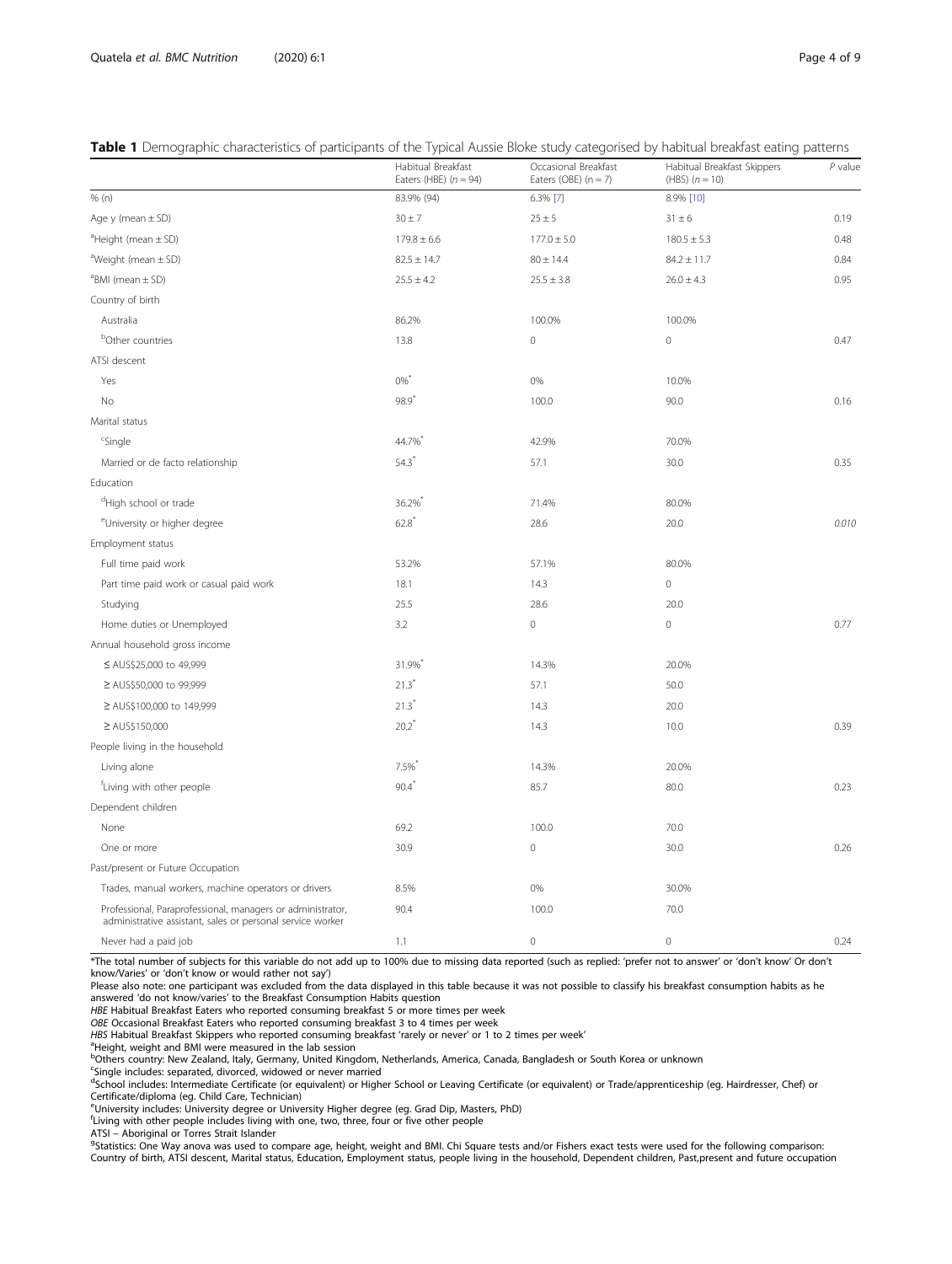# <span id="page-4-0"></span>Table 2 Habitual and less frequent food and beverage consumption for breakfast among Habitual Breakfast Eaters (HBE)

|                                                                  | HBE consuming these<br>foods/ beverages $\geq 5$<br>times a week ( $n = 94$ ) | HBE consuming these<br>foods/beverages 1-4<br>times a week ( $n = 94$ ) |
|------------------------------------------------------------------|-------------------------------------------------------------------------------|-------------------------------------------------------------------------|
| Foods                                                            |                                                                               |                                                                         |
| Any breakfast cereal                                             | 50.0% <sup>a</sup>                                                            | 34.4%b                                                                  |
| · Cereals like muesli                                            | 19.2%                                                                         | 22.3%                                                                   |
| • Cereals like Weet Bix, Vita Brits, Weeties                     | 17.0%                                                                         | 25.5%                                                                   |
| • Cereals like All Bran                                          | 6.4%                                                                          | 5.3%                                                                    |
| · Cereals like Cornflakes, Nutrigrain, Special K                 | 4.3%                                                                          | 14.9%                                                                   |
| • Cereals like Sultana bran, Fiber Plus and Branflakes           | 2.1%                                                                          | 4.3%                                                                    |
| · Cereals like porridge                                          | 12.8%                                                                         | 24.5%                                                                   |
| Milk for cereal                                                  | 51.1%                                                                         | 21.3%                                                                   |
| Fruit                                                            | 28.7%                                                                         | 30.9%                                                                   |
| Yogurt                                                           | 12.8%                                                                         | 24.5%                                                                   |
| Toast                                                            | 13.8%                                                                         | 47.9%                                                                   |
| Spread (e.g. jam, honey, peanut butter, Nutella, vegemite, etc.) | 11.7%                                                                         | 36.2%                                                                   |
| Butter and/or margarine                                          | 8.5%                                                                          | 41.5%                                                                   |
| Eggs                                                             | 11.7%                                                                         | 58.5%                                                                   |
| Bacon                                                            | 0                                                                             | 30.9%                                                                   |
| Beans                                                            | 0                                                                             | 13.1%                                                                   |
| Pancakes                                                         | 0                                                                             | 8.5%                                                                    |
| Beverages                                                        |                                                                               |                                                                         |
| Coffee                                                           | 40.4%                                                                         | 18.1%                                                                   |
| Tea                                                              | 6.4%                                                                          | 17.0%                                                                   |
| Juice                                                            | 5.3%                                                                          | 19.1%                                                                   |
| Smoothies                                                        | 4.3%                                                                          | 11.7%                                                                   |
| Milk on its own                                                  | 1.1%                                                                          | 6.4%                                                                    |
| Combinations of foods and/or beverages                           |                                                                               |                                                                         |
| Cold breakfasts                                                  |                                                                               |                                                                         |
| Any cereal & yogurt                                              | 10.6%                                                                         | 14.9%                                                                   |
| Fruit & yogurt                                                   | 7.4%                                                                          | 12.8%                                                                   |
| Cereal with milk & fruit                                         | 11.7%                                                                         | 10.6%                                                                   |
| Cereal, fruit & yogurt                                           | 6.4%                                                                          | 8.5%                                                                    |
| Toast & butter or margarine & spread                             | 5.3%                                                                          | 29.8%                                                                   |
| Cooked breakfasts                                                |                                                                               |                                                                         |
| Toast & eggs                                                     | 3.2%                                                                          | 36.2%                                                                   |
| Bacon & eggs                                                     | 0                                                                             | 26.6%                                                                   |
| Toast, eggs, butter or margarine                                 | 0                                                                             | 29.4%                                                                   |
| Toast, bacon & eggs                                              | 0                                                                             | 17.0%                                                                   |
| Toast (and butter/margarine) with bacon and eggs.                | 0                                                                             | 13.8%                                                                   |

*HBE* Habitual Breakfast Eaters who reported consuming breakfast 5 or more times per week<br><sup>a</sup>Represents participants who reported consuming one or more breakfast cereal types habitually; these participants could also have breakfast cereal types 1–4 times a week<br>
b Represents participants who consumed one or more breakfast cereals 1–4 times a week but did not consume one or more of the breakfast cereal types ≥5

times a week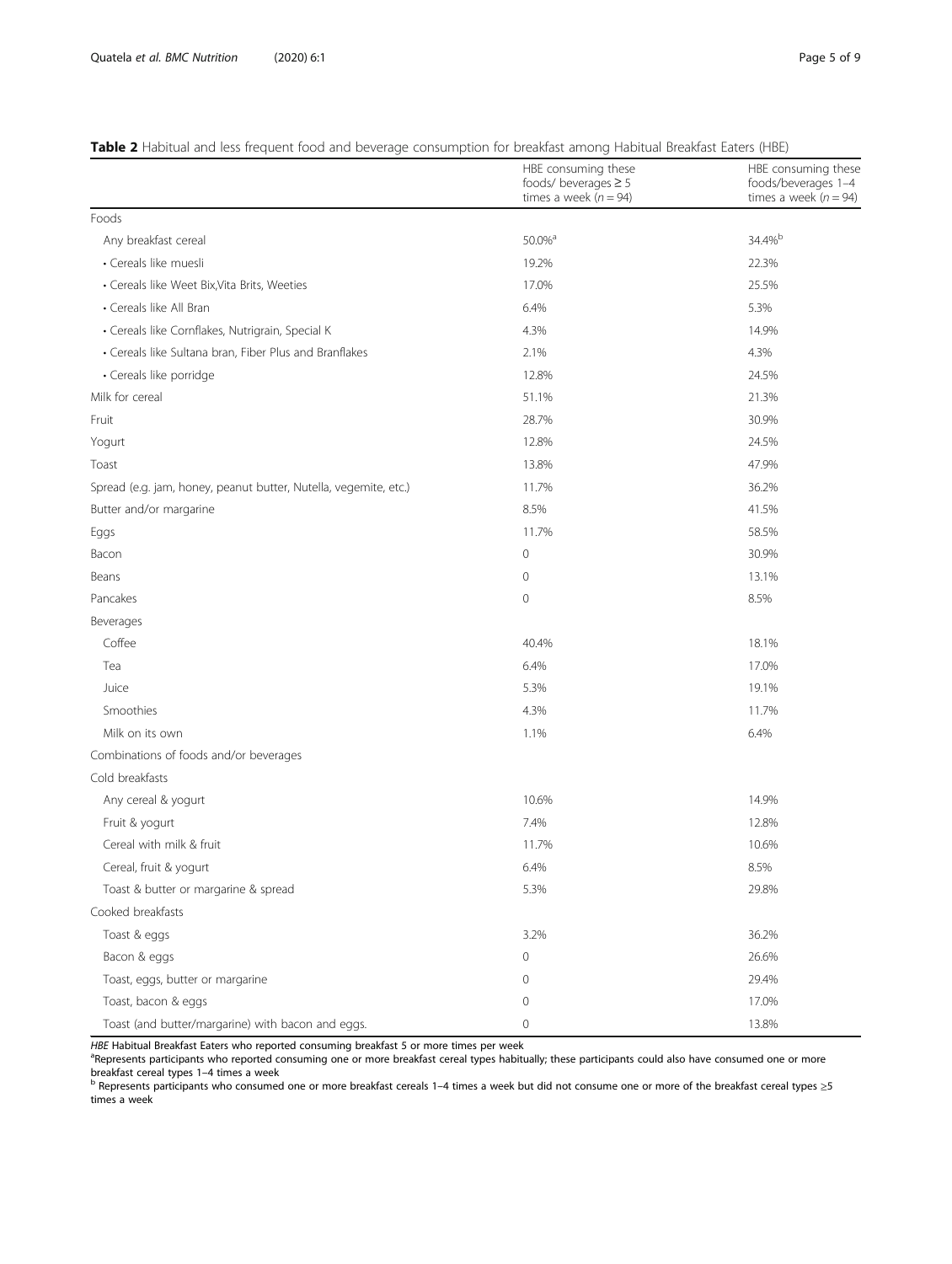# <span id="page-5-0"></span>Table 3 Demographic characteristics of habitual breakfast eaters categorised by the timing of the first meal of the day

|                                                                                                                          | Early Breakfast Eaters<br>$(EBE)^{a}$ (n = 79) | Late Breakfast Eaters<br>$(LBE)^{b}$ (n = 15) | P value   |
|--------------------------------------------------------------------------------------------------------------------------|------------------------------------------------|-----------------------------------------------|-----------|
| % (n)                                                                                                                    | 84.0% (79)                                     | 16.0% [15]                                    |           |
| Age $y$ (mean $\pm$ SD)                                                                                                  | $31 \pm 7$                                     | $26 \pm 7$                                    | 0.012     |
| <sup>C</sup> Height (mean ± SD)                                                                                          | $179.8 \pm 6.3$                                | $179.8 \pm 8.0$                               | 0.99      |
| $d$ Weight (mean $\pm$ SD)                                                                                               | $81.9 \pm 13.5$                                | $85.5 \pm 20.4$                               | 0.38      |
| $e$ BMI (mean $\pm$ SD)                                                                                                  | $25.4 \pm 4.1$                                 | $26.5 \pm 4.8$                                | 0.36      |
| Country of birth                                                                                                         |                                                |                                               |           |
| Australia                                                                                                                | 86.1%                                          | 86.7%                                         |           |
| <sup>f</sup> Other countries                                                                                             | 13.9%                                          | 13.3%                                         | 1.00      |
| ATSI descent                                                                                                             |                                                |                                               |           |
| Yes                                                                                                                      | $0^*$                                          | $\mathbf 0$                                   |           |
| No                                                                                                                       | 98.7%                                          | 100.0%                                        | <b>NA</b> |
| Marital status                                                                                                           |                                                |                                               |           |
| <sup>9</sup> Single                                                                                                      | 39.2%                                          | 73.3%                                         |           |
| Married or in de facto relationship                                                                                      | 59.4%                                          | 26.7%                                         | 0.023     |
| Education                                                                                                                |                                                |                                               |           |
| hSchool                                                                                                                  | 31.6%*                                         | 60.0%                                         |           |
| 'University                                                                                                              | 67.1%                                          | 40.0%                                         | 0.076     |
| Employment status                                                                                                        |                                                |                                               |           |
| Full time paid work                                                                                                      | 60.8%                                          | 13.3%                                         |           |
| Part time paid work or casual paid work                                                                                  | 13.9%                                          | 40.0%                                         |           |
| Studying                                                                                                                 | 24.1%                                          | 33.3%                                         |           |
| Home duties or Unemployed                                                                                                | 1.3%                                           | 13.3%                                         | 0.001     |
| Annual household gross income (AUS\$)                                                                                    |                                                |                                               |           |
| ≤ \$25,000 to 49,999                                                                                                     | 26.6%                                          | 60.0%                                         |           |
| ≥ \$50.000 to 99,999                                                                                                     | 24.1%                                          | 6.7%                                          |           |
| ≥ 100.000 to 149,999                                                                                                     | 24.1%                                          | $6.7\%$                                       |           |
| \$150,000 to 200,000 or more                                                                                             | 21.5%*                                         | 13.3%                                         | 0.043     |
| People living in the household                                                                                           |                                                |                                               |           |
| Living alone                                                                                                             | $6.3\%$                                        | 13.3%                                         |           |
| 'Living with other people                                                                                                | 91.1%                                          | 86.7%                                         | 0.32      |
| Dependent children                                                                                                       |                                                |                                               |           |
| None                                                                                                                     | 64.6%                                          | 93.3%                                         |           |
| One or more                                                                                                              | 35.4%                                          | 6.7%                                          | 0.032     |
| Past/present or Future Occupation                                                                                        |                                                |                                               |           |
| Trades, manual workers, machine operators or drivers                                                                     | 8.9%                                           | 6.7%                                          |           |
| Professional, paraprofessional, managers or administrator,<br>administrative assistant, sales or personal service worker | 89.9%                                          | 93.3%                                         |           |
| Never had a paid job                                                                                                     | 1.3%                                           | 0%                                            | 1.00      |

\*The total number of participants for this variable does not add up to 100% due to responses such as 'replied prefer not to answer' or 'don't know' Or don't know/ Varies' or 'don't know or would rather not say'<br>HBE Habitual Breakfast Eaters who reported to consume breakfast 5 or more times per week

HBE Habitual Breakfast Eaters who reported to consume breakfast 5 or more times per week<br><sup>9</sup>EBE Early Breakfast Eaters includes Habitual Breakfast Eaters who consumed the first meal of the day early on weekdays (between 5.

<sup>b</sup>LBE Late Breakfast includes Habitual Breakfast Eaters who consumed the first meal of the day late on weekdays (between 8.01 am and noon)

NA Not Applicable

Height, weight and BMI were measured in the lab session

d<br>Others country: New Zealand, Italy, Germany, United Kingdom, Netherlands, America, Canada, Bangladesh or South Korea or unknown

Single includes: separated, divorced, widowed or never married.

e<br>School includes: Intermediate Certificate (or equivalent) or Higher School or Leaving Certificate (or equivalent) or Trade/apprenticeship (eg. Hairdresser, Chef) or Certificate/diploma (eg. Child Care, Technician) f University includes: University degree or University Higher degree (eg. Grad Dip, Masters, PhD)

<sup>g</sup>Living with other people includes living with one, two, three, four or five other people

ATSI Aboriginal or Torres Strait Islander<br><sup>h</sup>Statistics: Indipendt t-test was used to compare age, height, weight and BMI. Chi Square tests and/or Fishers exact tests were used for the following comparison: Country of birth, ATSI descent, Marital status, Education, Employment status, people living in the household, Dependent children, Past,present and future occupation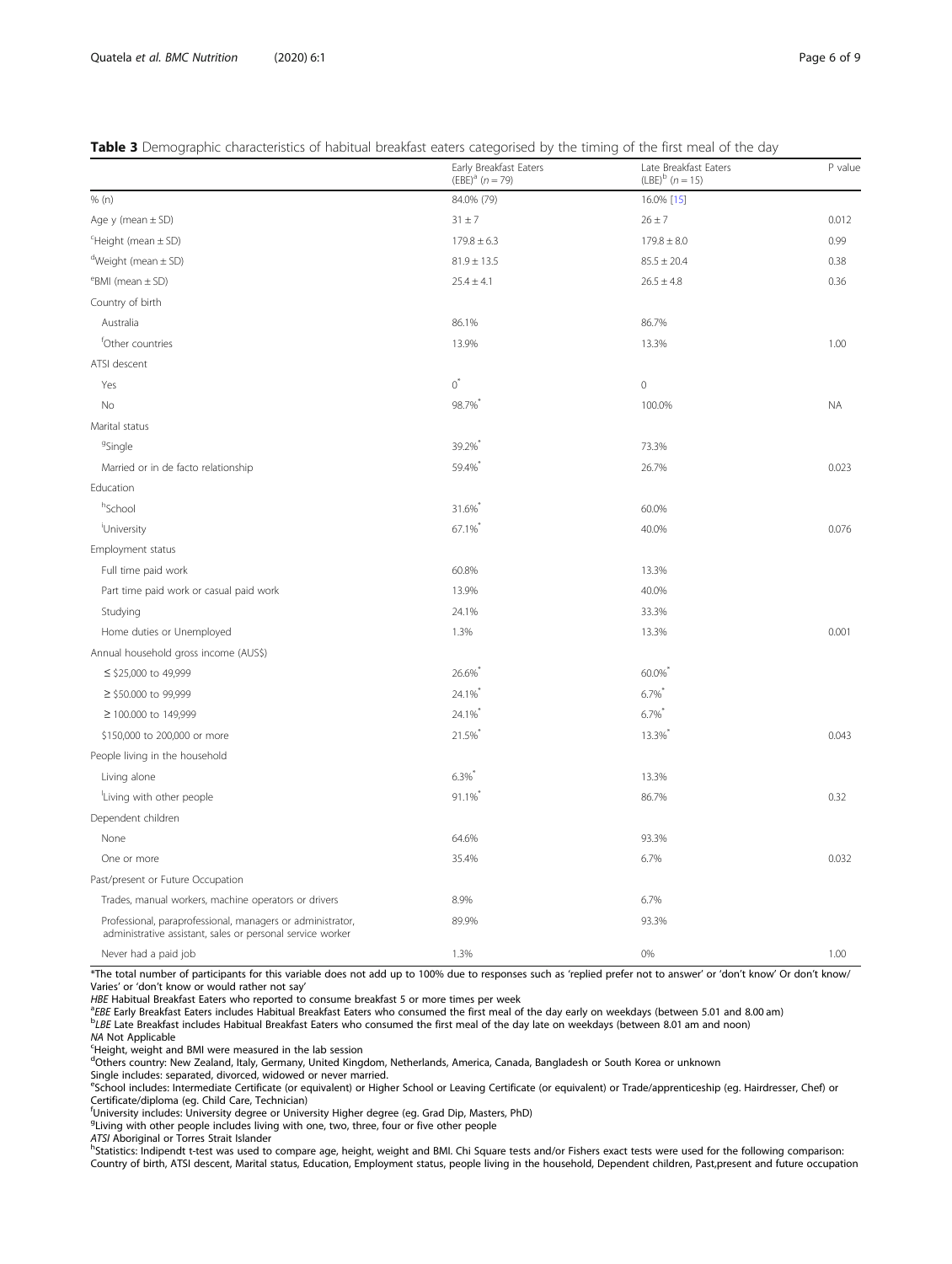for consuming breakfast. Other reasons for consuming breakfast included 'it is the most important meal of the day', 'to be social' or 'because the kids must eat breakfast'.

There were numerous reasons for not consuming breakfast. A majority of study participants reported that 'I rarely/never don't eat breakfast' (52.7% (59)). Approximately 20% each of participants replied that: 'I do not feel like eating first thing' (18.0% [[17\]](#page-8-0)) or 'Not enough time' (17.0% [[18\]](#page-8-0)). A small number answered: 'I do not have any food in the house' (2.7% [[3](#page-8-0)]), 'I have a cigarette instead'  $(1.8\% \, [2])$  $(1.8\% \, [2])$  $(1.8\% \, [2])$ , 'Hung over'  $(0.9\% \, [1])$  $(0.9\% \, [1])$  $(0.9\% \, [1])$ , 'I want to lose weight'  $(0.9\% \; 1]$  or other reasons  $(6.3\% \; 7]$ ). None of the participants replied 'I do not have money for consuming breakfast' as a reason for skipping breakfast. 'Other reasons' for not consuming breakfast included 'having slept in', 'not wanting to eat before exercising' or 'skipping breakfast to do something different'.

#### **Discussion**

This study investigated the habitual breakfast habits, reasons for consuming or skipping breakfast, and the timing of breakfast consumption for a sample of Australian men < 45 y. This study also collected current information regarding the habitual foods and beverages that constitute a breakfast meal among these men. In this study the majority of the participants were Habitual Breakfast Eaters and consumed this meal earlier than 8.00 am. Those who habitually ate breakfast early were more likely to have a university qualification, have higher incomes, dependent children, full-time jobs and be married/defacto than those who ate breakfast after 8 am. Breakfast cereal and milk formed the most frequent foods consumed habitually and coffee was the most common beverage consumed regularly. The main reasons for consuming breakfast were feeling hungry, needing energy, and it being a habit, whereas not having enough time or not feeling hungry were the main reasons for skipping breakfast.

In the Typical Aussie Bloke study there was a higher percentage of men (83.9%) who reported consuming breakfast habitually than in the 1995 NNS (73.5% of men aged ≥19 y; 57.5% of men aged 19–24 y; 66.5% of men aged 25–44 y [[13\]](#page-8-0)). The Typical Aussie Bloke study recruited a relatively small sample of men living in Newcastle and Tamworth whereas the NNS represented the breakfast habits of a much larger sample from across Australia (13,858 participants aged two or more years old from urban and rural areas in all States and Territories;). Thus, we would expect some differences based on sampling but there is also the possibility that breakfast habits have changed since 1995. This idea is supported by the findings of the OXFAM international survey in 2011 which reported that dietary changes occur over time. They found that in Australia, 62% of participants

reported they had changed their eating habits in the previous two years [[19\]](#page-8-0).

There was a higher proportion of Australian men in the Typical Aussie Bloke study who reported being HBE compared with adults in other countries. In an American population of men aged 18 y and older (surveyed 1989– 1991) 74.8% were breakfast consumers [\[20\]](#page-8-0), and in an Italian population 73.6% of students consumed breakfast [[18\]](#page-8-0). However, the proportion of HBE in this study was similar to the 89% of breakfast eaters in a Canadian population. The study of American men in 1989–1991 may not represent current eating habits [\[20\]](#page-8-0). Similarly, in the Italian study, although more recent, only undergraduate students aged 18–25 y were recruited and this may not be representative of the Italian population as a whole [\[18\]](#page-8-0). It is also important to note that these studies did not assess the regularity of breakfast consumption but only the percentage of people consuming breakfast on the day that the 24 h recalls were collected.

There are only a limited number of studies that have investigated the breakfast habits of people in Australia and other countries. Interestingly, the most common foods and beverages consumed by this sample in 2015 are similar to the most frequent foods and beverages consumed in the 1995 NNS. The most frequently consumed foods/beverages in 1995 by Australian men over 19 years old were: cereal products (76.2%) including cold (44.3%) and hot cereals (4.9%), breads (44.0%) and pastries/cakes/biscuits (44.0%), milk (65.6%) and tea or coffee (57.5%). Fruit was consumed by a smaller proportion of men (14.3%). Therefore, cereal, milk and fruit were the most common foods consumed in both studies, a breakfast option that is linked to higher daily wholegrain, fibre and micro-nutrient intakes. However, there appear to be some differences in the proportions of consumption of these common foods, for example, in fruit and cereal consumption. We must recognise the inherent differences in data collection and design between the studies and not draw any strong conclusions about changes in breakfast consumption over time, however, there is an indication that the proportion of men consuming fruit and breakfast cereal may have increased. The 1995 NNS assessed the foods/beverages consumed at breakfast on the day before data collection using a 24 h recall whereas our study assessed the number of times men consumed these foods/beverages at breakfast in a usual week using an FFQ, and was purposefully trying to ascertain routine breakfast food habits.

The breakfast foods consumed by Australian men were similar to the American men in the Continuing Survey of Food Intake, which included bread (19.5%), eggs (17.5%), ready to eat cereal (16.7%), fruits (4.8%) and cooked cereals (4.0%) [\[17\]](#page-8-0). However, Australian food choices for breakfast were considerably different to the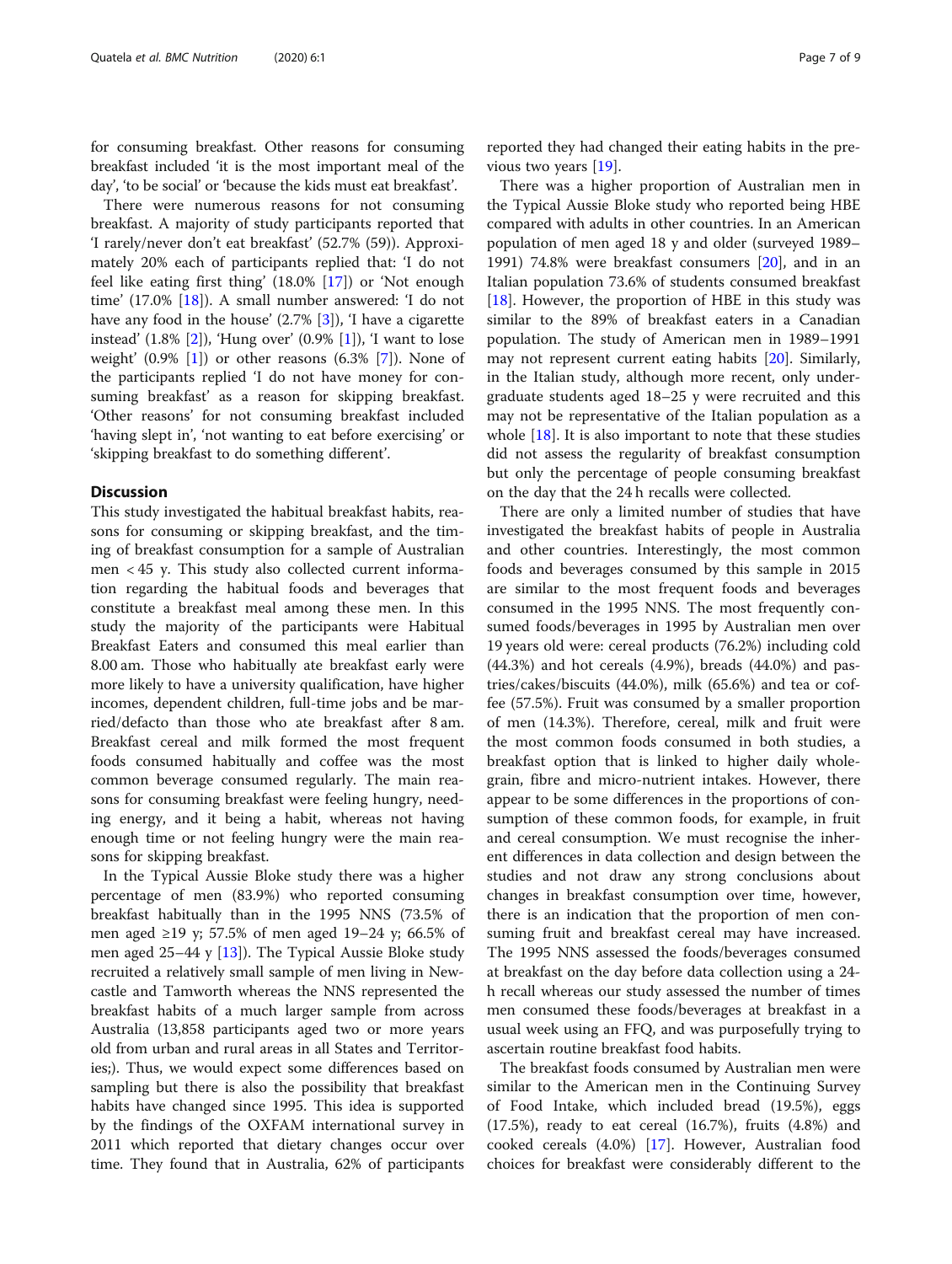<span id="page-7-0"></span>Italian adults' breakfast foods which included coffee (93.3%), sugar (81.6%), crispbread/rusk (87.9%), milk (67.7%), biscuits (42.9%), yogurt (42.8%), brioche (38%), jam (37.3%) and tea (33.4%) [[21\]](#page-8-0).

In this study, the HBE group differed in level of attained education, but no other factors were significantly different from OBE and HBS groups. This differs from the findings of the NNS 1995, where habitual breakfast consumption differed by income level (Breakfast eaters: Quintile 1 (lowest income) 83.9%, Quintile 5 (highest income) 79.7%; p < 0.005) [\[12](#page-8-0)]. The findings from the 1995 NNS found that people with the lowest incomes had a significantly higher proportion of HBE compared with people from all other income groups [\[12\]](#page-8-0). This difference could be due to the smaller sample size in the Typical Aussie Bloke study and the differences in sampling processes.

Interestingly, significant demographic differences were found between HBE who consumed the meal early  $(n =$ 79) and late ( $n = 15$ ) during the week. The findings show that EBE could be considered to have higher levels of responsibilities, including being married, having a full-time job, earning a higher income and having dependent children, which most likely requires an organised consistent schedule early in the morning. LBE were more likely to be younger and single, have no dependent children and a lower income, which suggests that they had fewer responsibilities and therefore were less likely to follow a consistent schedule in the morning. Our study shows that among people who consumed breakfast habitually, breakfast was mostly consumed earlier than 8.00 am (84%) during the week, while a considerable proportion of HBE consumed this meal later than 8.00 am on the weekend (45.6%). This suggests that the timing of breakfast consumption is related to their commitments. Participants have breakfast earlier during the week because they may either have to go to work or to take their children to school or they have to study whereas during the weekend the majority of participants have breakfast later than 8.00 am as they are free from these commitments.

Habit, hunger and energy needs were the main drivers for the consumption of breakfast whereas lack of time and not feeling like eating first thing in the morning were the main reasons for not consuming breakfast. These findings are similar to those of Reeves et al. (2013) in the UK amongst 1068 subjects, as a large percentage of the participants replied 'it gives me energy' (70.2%), 'I am hungry' (66.1%) and/or 'It is what I always do' (57.4%) as the reasons for consuming breakfast  $[16]$  $[16]$  $[16]$ . Also, large proportions of the population replied 'not enough time' (40.2%) and 'I do not feel the need to eat in the morning' (49.5%) as the reasons for skipping breakfast [\[16\]](#page-8-0).

This study has a number of strengths. This paper investigated timing of breakfast consumption and its relation to waking habits, which has not previously been reported in Australia. This is the first study to report data regarding

the current habitual (2015) breakfast habits of men in Australia as there have been no other investigations of habitual breakfast consumption in Australian men reported since the 1995 NNS. There has been a more recent national nutrition survey (2011/12) in Australia but it did not investigate habitual breakfast patterns so was not used for comparison with this study  $[22]$ . For our study, we used a diverse range of recruitment strategies (fliers, conventional and social media) and multiple data collection sites including metropolitan (Newcastle) and regional areas (Tamworth). However, the sample recruited was mostly homogeneous in term of breakfast habits, as they were mostly early Habitual Breakfast Eaters, and in terms of occupation, were mostly professional, paraprofessional, managers or administrator, administrative assistants, sales or personal service workers. It is possible that because the recruitment fliers indicated that the study was investigating breakfast and its relationships with health parameters, this biased the recruitment to those subjects who habitually consumed breakfast and were interested in the health benefits of this behaviour. Moreover, the relatively small sample does not allow the results to be generalized with confidence to the wider Australian male population. Furthermore, the evidence reported in this study is based on self-reported data, however many questions, including the demographic and breakfast frequency questions, have been widely used in Australia by large national surveys such as ALSWH [[14\]](#page-8-0), Australian Bureau of Statistics (ABS) in 2011 [[15](#page-8-0)] or NNS in 1995 [[13](#page-8-0)], and therefore, these questions can be considered well established methods to collect this self-reported information.

# Conclusions

This study found that in this sample of Australian men the majority consume breakfast most days of the week, and do so before 8 am. A majority of Australian men less than 45 years old were found to be Habitual Breakfast Consumers. Cereal, milk and fruit were the most common breakfast foods consumed for breakfast in this study. While this was also the case in the 1995 National Nutrition Survey (NNS), there appear to be some differences in the proportion contributions for this study. Specifically, there is an indication that the proportion of men eating fruit and breakfast cereal consumption may have increased. However, we must recognise the inherent differences in data collection and design between the studies and not draw any strong conclusions about changes in breakfast consumption over time.

# Supplementary information

Supplementary information accompanies this paper at [https://doi.org/10.](https://doi.org/10.1186/s40795-019-0317-4) [1186/s40795-019-0317-4.](https://doi.org/10.1186/s40795-019-0317-4)

Additional file 1. Survey Questions. This file describes the questions of the survey